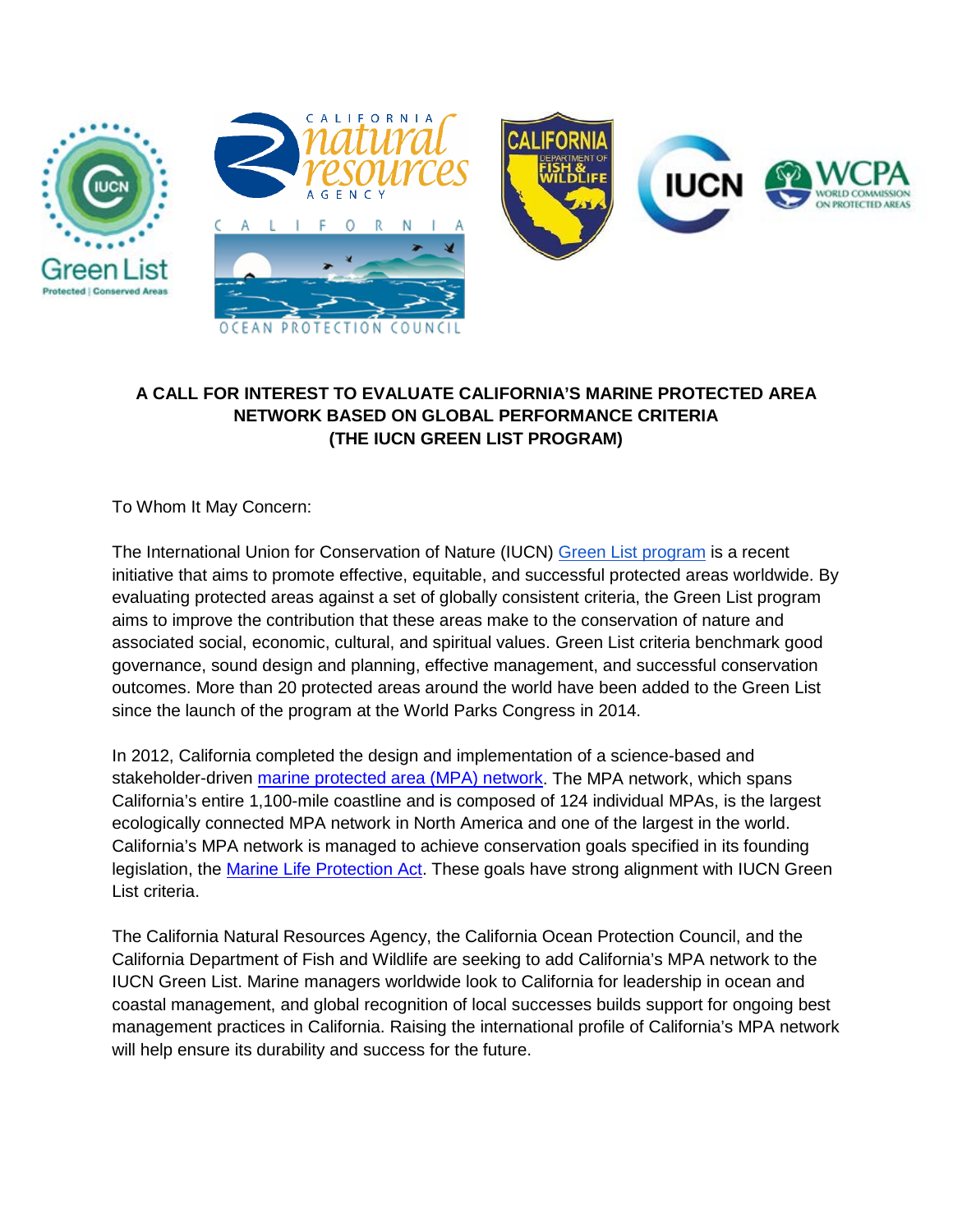The first step in this process is the formation of the Expert Assessment Group for the Green List, or EAGL. In cooperation with IUCN's World Commission on Protected Areas, the IUCN Secretariat, and Accreditation Services International (an independent reviewer), the EAGL evaluates candidate Green List sites against IUCN criteria. The EAGL is at the heart of the IUCN Green List process and must be established in every participating jurisdiction. EAGL members are selected by IUCN and Accreditation Services International.

## *Qualifications for EAGL membership*

Significant effort will be made to ensure that the EAGL for California's MPA network equitably reflects the diversity of California's ocean stakeholders. EAGL members should have 5+ years of experience related to MPAs and/or California's marine ecosystems and resources, including but not limited to experience in **one or more** of the following:

- MPA management and decision-making in California or elsewhere
- MPA-related outreach and education, especially in partnership with one of California's 14 local MPA collaboratives
- Recreational or commercial fishing
- Scuba diving, boating, or other ocean recreation
- Traditional and cultural tribal knowledge/uses of coast and ocean resources
- Scientific research related to MPAs and/or California nearshore ecology
- Sustainable development or environmental issues at a management, operational, technical, policy or governance level
- Coastal community or economic development

## *EAGL member responsibilities*

- Receive training on the IUCN Green List program. Training for EAGL members will be held in early August in Sacramento, CA (exact dates to be determined). Attendance at this training is mandatory. Members will be reimbursed for all travel expenses.
- Evaluate California's MPA network against Green List criteria in accordance with IUCN rules and procedures, and using evidence submitted by various agencies and stakeholders as well as personal knowledge/expertise
- Recommend California's MPA network for addition to the Green List if it is found to comply with Green List criteria
- Work with representatives of the IUCN Green List program, the IUCN World Commission on Protected Areas, and Accreditation Services International as appropriate

Serving on the EAGL for California's MPA network will provide opportunities to: directly contribute to advancing the effectiveness and equitability of MPA management, bring your personal and professional expertise to bear on ocean issues; network with global innovators in marine science, management, and conservation; and become part of a growing global community of protected area practitioners and stakeholders. It is important to note that EAGL members are expected to work in a voluntary capacity, and according to their expertise without directly representing any organization. Time commitment will be approximately 6-8 days per year for two years.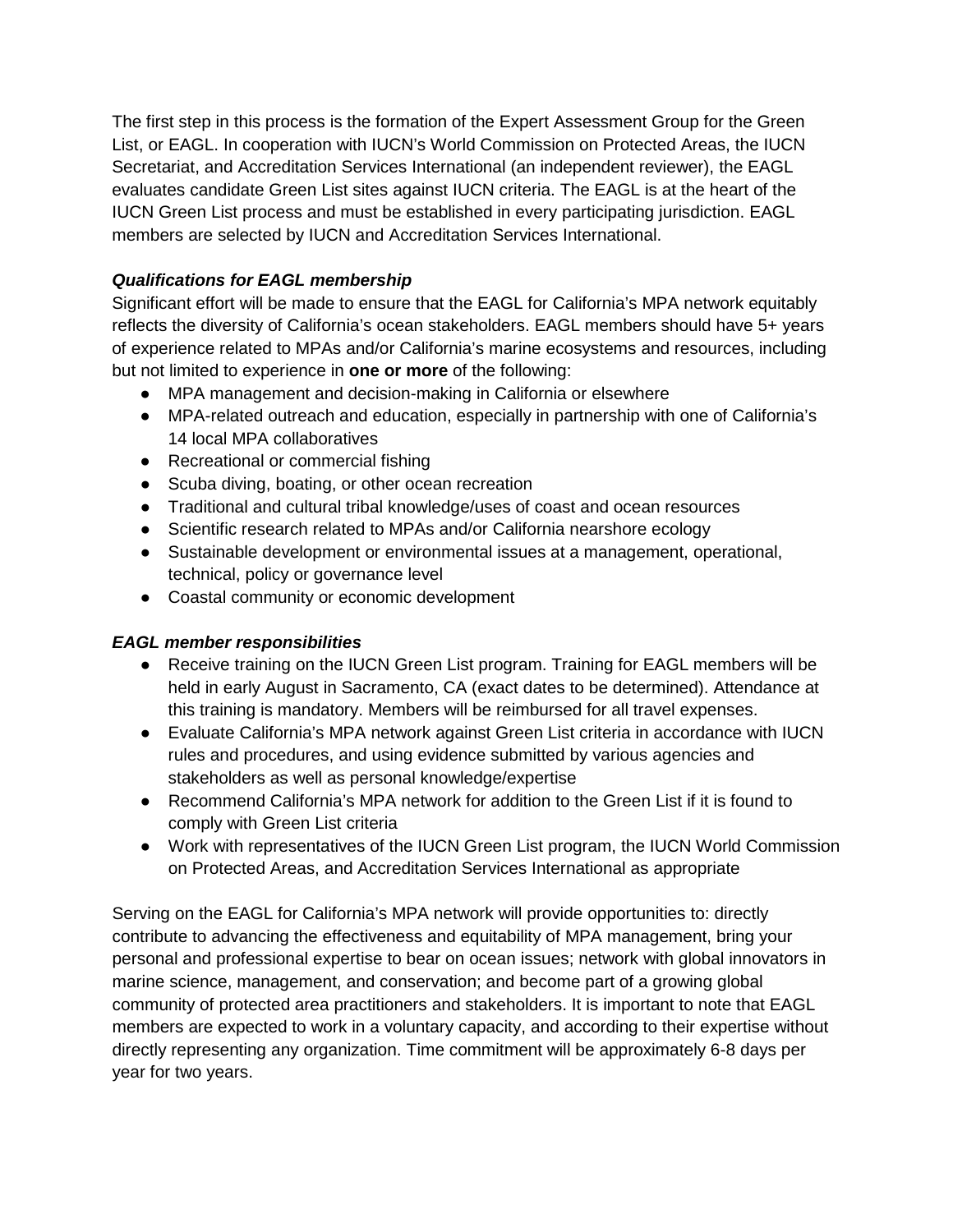lf you are interested in serving on the EAGL for California's MPA network, please submit the following information to greenlist@iucn.org by June 15, 2018:

- A short statement (maximum of 250 words) describing why you are interested in joining the EAGL and why you believe you are a good fit based on the qualifications listed above
- o Current resume or cuniculum vitae, if available
- Completed self-evaluation of expertise table (Appendix 1)

The World Commission on Protected Areas and Accreditation Services Internationalwill select a group of 5-15 individuals to compose the EAGL. Selected individuals will be notified by July 15, 2018.

We thank you for your interest in this program.

Sincerely,

a

Jehland

John Laird Jurisdictional Representative California Secretary for Natural Resources

**Mike Wong** IUCN Representative Regional Vice-Chair North America IUCN World Commission on Protected Areas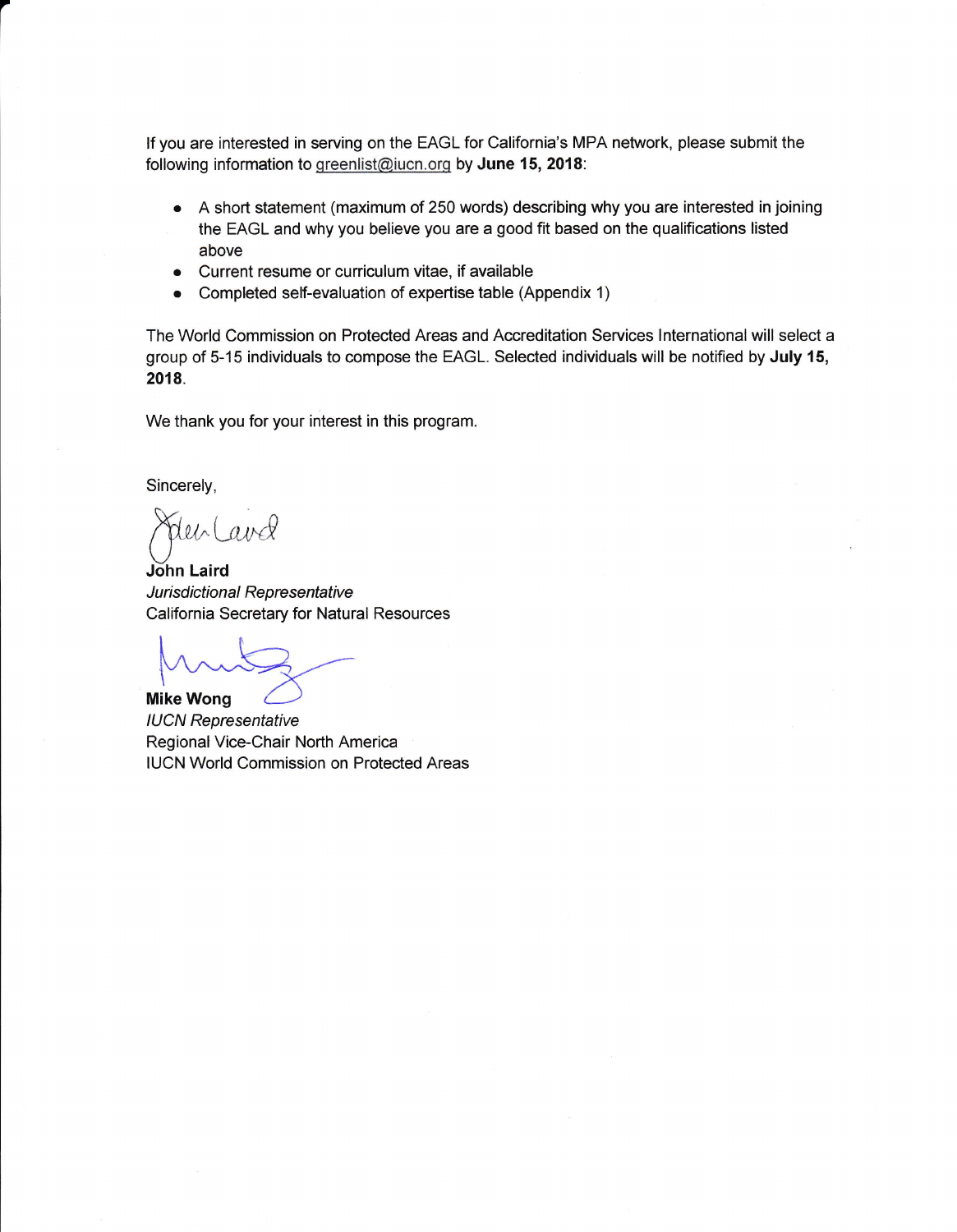## **APPENDIX 1: Self-evaluation of expertise**

(applicants please mark the applicable levels)

Experience related to MPAs and/or California's marine ecosystems and resources:

|                                                                                                                           | 5 to 10<br>years | 10 to 15<br>years | Over 15<br>years |
|---------------------------------------------------------------------------------------------------------------------------|------------------|-------------------|------------------|
| MPA management and decision-making in<br>California or elsewhere                                                          |                  |                   |                  |
| MPA-related outreach and education,<br>especially in partnership with one of<br>California's 14 local MPA collaboratives  |                  |                   |                  |
| Recreational or commercial fishing                                                                                        |                  |                   |                  |
| Scuba diving, boating, or other ocean<br>recreation                                                                       |                  |                   |                  |
| Traditional and cultural tribal uses/knowledge<br>of coast and ocean resources                                            |                  |                   |                  |
| Scientific research related to MPAs and/or<br>California nearshore ecology                                                |                  |                   |                  |
| Sustainable development or environmental<br>issues at a management, operational,<br>technical, policy or governance level |                  |                   |                  |
| Coastal community or economic development                                                                                 |                  |                   |                  |